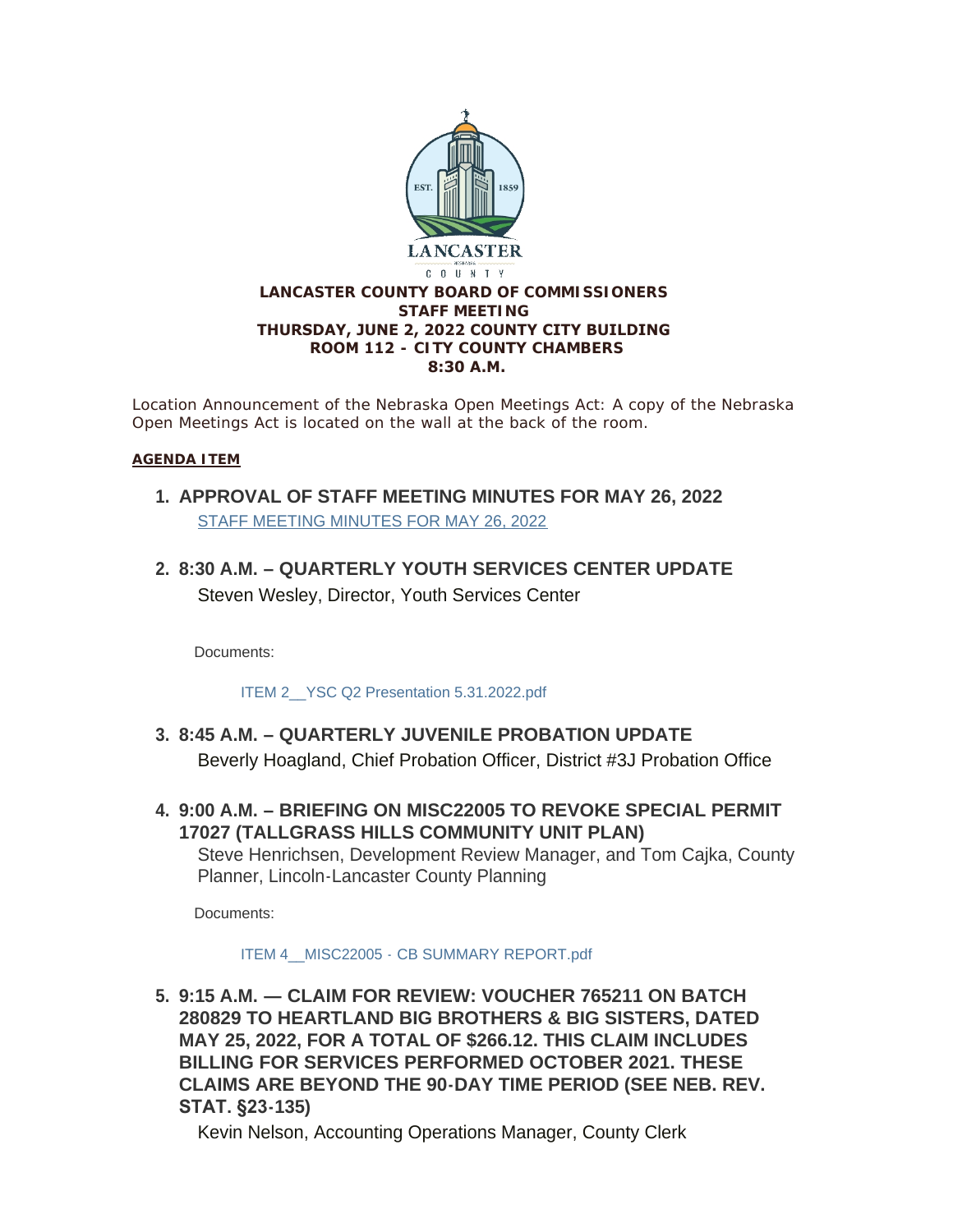Documents:

#### ITEM 5 Human Services-Big Brothers 765211.pdf

#### **9:20 A.M. – COVID-19 UPDATE AND RESPONSE 6.**

#### **ACTION ITEM 7.**

- **Submission of Grant Applications for the following Office of A. Juvenile Justice and Delinquency Prevention FY 2022 Grants with Terms from October 1, 2022 through September 30, 2025**
	- **Family Treatment Court Program in the amount of \$525,000 1.**

Documents:

[Action A.1\\_\\_FDC Grant Form.pdf](https://www.lancaster.ne.gov/AgendaCenter/ViewFile/Item/5877?fileID=8342)

**Reducing Risk for Girls in the Juvenile Justice System in the 2. amount of \$820,000**

Documents:

[Action A.2\\_\\_Grant Form Girls in JJ 22.pdf](https://www.lancaster.ne.gov/AgendaCenter/ViewFile/Item/5878?fileID=8343)

## **DISCUSSION OF BOARD MEMBER MEETINGS ATTENDED 8.**

**Monthly Meeting with Chair, Vice-Chair and Planning Department A.** Tuesday, May 31, 2022 @ 8:15 a.m. Schorr / Yoakum

#### **Chamber Coffee B.**

Wednesday, June 1, 2022 @ 8:00 a.m. Flowerday / Yoakum

## **OTHER MEETINGS ATTENDED SINCE THE LAST STAFF C. MEETING**

## **SCHEDULE OF BOARD MEMBER MEETINGS 9.**

- **Reducing Racial & Ethnic Disparities Committee A.** Friday, June 3, 2022 @ 12:00 p.m. Yoakum
- **RTSD Board Meeting B.** Monday, June 6, 2022 @ 11:00 a.m. Amundson / Vest
- **Lancaster County Mental Health Crisis Center Advisory C. Committee**

Wednesday, June 8, 2022 @ 12:00 p.m.